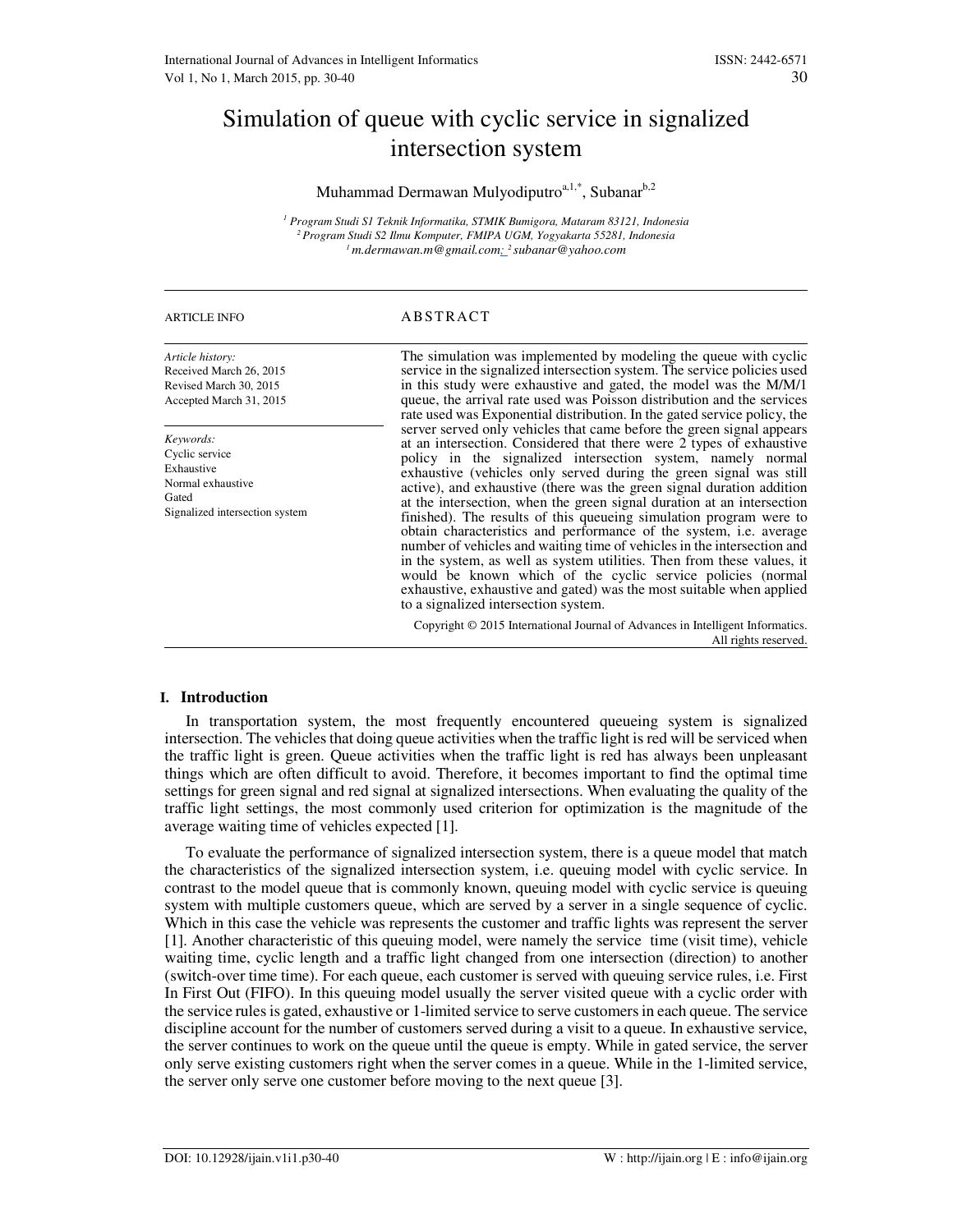From some service rules of queuing models with cyclic service above, only exhaustive and gated which allow for simulation of queuing system implemented in the signalized intersection. Although there is a lot authors who have been doing research on queuing model with cyclic services, which are generally in mathematical analitic side, however, this study focused on the computational simulation and implementation of the signalized intersection system. Therefore, the research on simulation of queue with cyclic service will be compared to the characteristics and the system performance of exhaustive and gated service rules. The signalized intersections were sampled in Mirota Campus, MM UGM and Kentungan intersections, in Yogyakarta. They were selected as the sample because they has a high enough queue of vehicles.

#### **II. Methods**

## *A. Queueing System with Cyclic Service*

Queuing system with cyclic service is found in many applications in computer time-sharing system, token-ring network, optical network, and the I/O subsystem. Queue system with cyclic service is also found in the signalized intersection system [2]. Queuing system with cyclic service shown in Fig. 1.



Fig. 1. Queuing system with cyclic service [5]

Queueing system with cyclic service is a single-server multi-queue queuing model, which server visits queue with cyclic order [5]. Queueing system with cyclic service consist of a number of queues, which are visited by one server who visited the queue in order to do a rotation of the service to customers who are waiting in the queue, in particular there are transition (switch-over time) when switching from one queue to the next queue [2]. Some characteristics of the queue with cyclic service are described as follows:

1. Arrival Process

Customer arrival rate (arrival time) on the queue  $Q_i$  ( $i = 1, ..., N$ ) is  $\lambda_i$  and the total arrival rate is  $\lambda = \sum_{i=1}^{N} \lambda_i$ . Customers who come in  $Q_i$  called customer type *i* and it is considered to have the service time is a free random variable  $B_i$ . Traffic intensity on  $Q_i$  is  $\rho_i$  where  $\rho_i = \lambda_i B_i$  and total traffic intensity is  $\rho := \sum_{i=1}^{N} \rho_i$  [3].

2. Queueing Capasity

There are *N* queue  $Q_1$ , ...,  $Q_N$  which has infinite capacity [5]. In other application, queueing capacity is limited (finite), for example, transport and manufacturing [2].

#### 3. Server Routing

Queuing system with cyclic service specifically assumes that the server visits queue with cyclic order.

4. Service Process

Service time is usually assumed to be free (independent). Server visits queues in cyclic order (i.e., in the order 1, 2, ..., *N*, 1, 2, ...). Having served on  $Q_i$ , costumer tipe *i* considered leaving the system [5].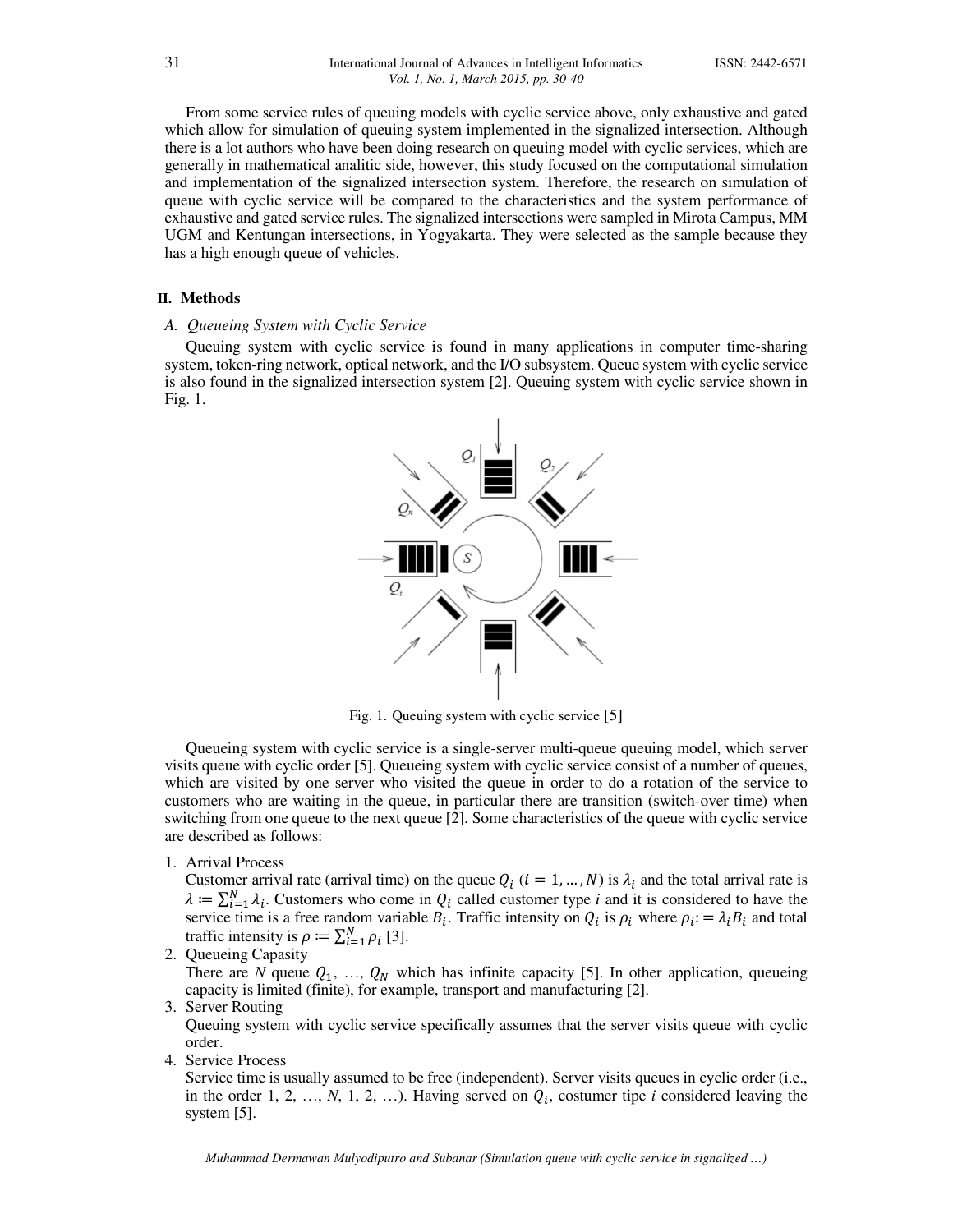5. Switch-over Process

Switch-over time needed by the server to switch from one queue to another queue. Time displacement is free  $[2]$ . After completing the visit to queue *i*, the server performs a transition (switch-over time/walking time) which duration is  $\varepsilon_i$ . Total switch-over time for one round (cycle) is  $\varepsilon = \sum_{i=1}^{N} \varepsilon_i$  [5].

6. Service Rules

Service rules account for the number of customers served during a visit to a queue. Service rules used are [3]:

a. Exhaustive service

The server continues to work on the queue until the queue is empty.

b. Gated service

The server only serve the existing customers right when the server comes in a queue.

c. 1-limited service

The server only serve one customer before moving to the next queue.

7. Queuing Rule

Queueing rule explaining commands (orders) for customers whichever is earlier served in the same queue. For each queue, each customer is served with First-Come-First-Served (FCFS) queuing rule [2].

8. Cycle Length

The time taken by the server to complete one rotation is cycle length (*c*) where  $c = \varepsilon/(1 - \rho)$  [5].

Stable (stability condition) of a queuing system with cyclic service depends on the service rules used in all queues. Queuing system with cyclic service with gated and exhaustive service discipline will be stable if and only if

 $\rho < 1$  (1)

*B. Relationship between queue with cyclic service with signalized intersection system*

Below are some explanations and correlation of queuing system with cyclic service at signalized intersection system [1]:

- a. Queue with cyclic service and signalized intersection system have the same characteristics that have one server and more than one queue. For example, there are four queues (the intersection of north, east, south and west) in the signalized intersection system. The server serves queue by cyclic order, so that would be obtained values of cyclic time (cycle length).
- b. Switch-over time of queue with cyclic services is in accordance with all-red time of the signalized intersection.
- c. Green signal period in the intersection refers to the visit time, the time when the server visits a queue.
- d. The red signal period refers to the time between visits (intervisit time).

## *C. Poisson and eksponensial distribution*

A process of arrival in a queue system means determining the probability distribution for the number of arrivals of vehicles for a period of time. Most of the queuing system, an arrival process occurs randomly and free (independent) on the arrival of the other vehicles, and it can not predict when an arrival of vehicles will occur. In this case, the Poisson probability distribution provides a pretty good description for a pattern of vehicle arrival. Equation for the Poisson distribution is as follows [4]:

$$
P(x) = \frac{\lambda^x \cdot e^{-\lambda}}{x!}, \quad x = 0, 1, 2, 3,
$$
 (2)

Where :  $\lambda$  = arrival rate at a specified time period,  $x$  = the number of vehicle arrivals at a specific time period, and  $e =$  natural number ( $e = 2,71828$ )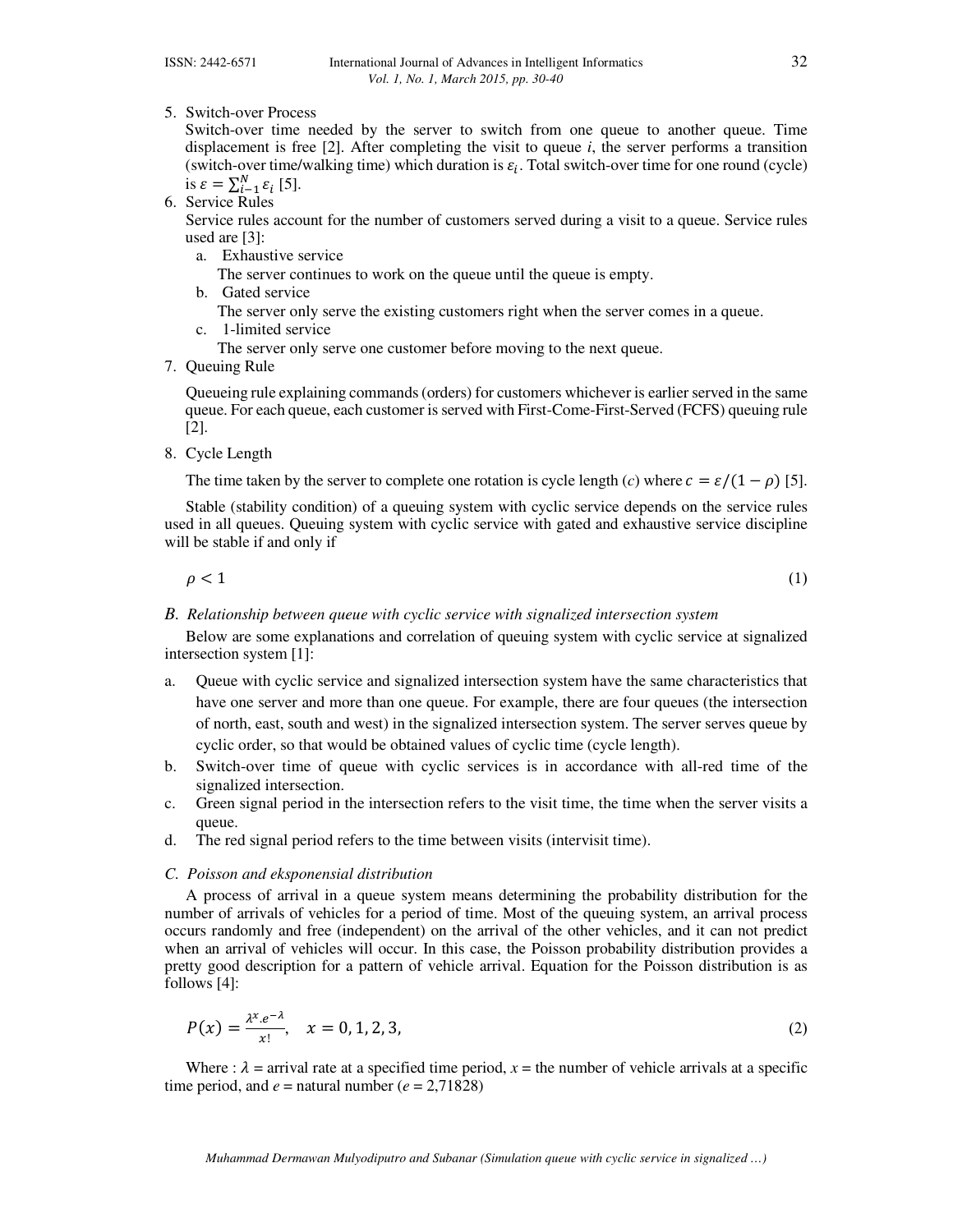Exponential distribution does not depend on time. The equation for the Exponential distribution is as follows [4]:

$$
F(t) = \mu e^{-\mu t}, \quad t \ge 0 \tag{3}
$$

Where  $\mu$  is the average number of customers served at a specific time period, and *t* is service time.

*D. Simulation* 

Simulation is a method to study the actual system to conduct experiments on a model that represents the system [4]. The Simulation is one of the most widely used approach in decision making. The simulation model consists of expressions of mathematical and logical relationships that explain how to calculate the output values are given by the values of the input. Each simulation model has two inputs are controllable and probabilistic input. The Simulation of queue represents the state of the system, including the number of customers in the queue and whether the service facility is busy or idle, will change or evolve over time. The Simulation of queue included discrete event simulation. Discrete event simulation is a simulation using a model with a representation in which the state variables change only at discrete points in a time [4]. To see the performance of the system, then the things that need to be done for example by calculating the average waiting time of customers in the queue and in the system and the number of customers in the queue and in the system.

#### *E. Random Number*

To generate an Exponential distributed random number obtained by the inverse transform method [4].

| $f(x) = \lambda e^{-\lambda x}$ , where $x \ge 0$ , $\lambda > 0$ |  |  |
|-------------------------------------------------------------------|--|--|
|-------------------------------------------------------------------|--|--|

$$
f(x) = 1 - e^{-\lambda x} \tag{5}
$$

When expressed with random number *r*, then

$$
f(x) = r \tag{6}
$$

$$
1 - e^{-\lambda x} = r \tag{7}
$$

$$
e^{-\lambda x} = 1 - r \tag{8}
$$

$$
-\lambda x = \ln(1 - r) \tag{9}
$$

$$
x = -\frac{1}{\lambda} \ln(r) \tag{10}
$$

From the Eq. (4), then the algorithm to generate random numbers Exponential distribution is as follows:

- 1. Generate  $r$  of  $U(0,1)$
- 2. Calculate  $x = -\frac{1}{\lambda}$  $\frac{1}{\lambda}$ ln(r)
- *F. Random test*

Random test number in this study using the run test, this test compares the total number of runs (*r*) which are up and down from a sequence of numbers with the numbers order is random. The run is defined as the same sequence of events that begins and ends with different events. The run up consists of a series of numbers that are increasingly large, while the run down is composed of a series of smaller numbers increasingly [4]. The Statistics used are as follows:

$$
Z = \frac{r - E(r)}{\sigma_r} \tag{11}
$$

$$
E(r) = \frac{(2N-1)}{3} \tag{12}
$$

*Muhammad Dermawan Mulyodiputro and Subanar (Simulation queue with cyclic service in signalized …)*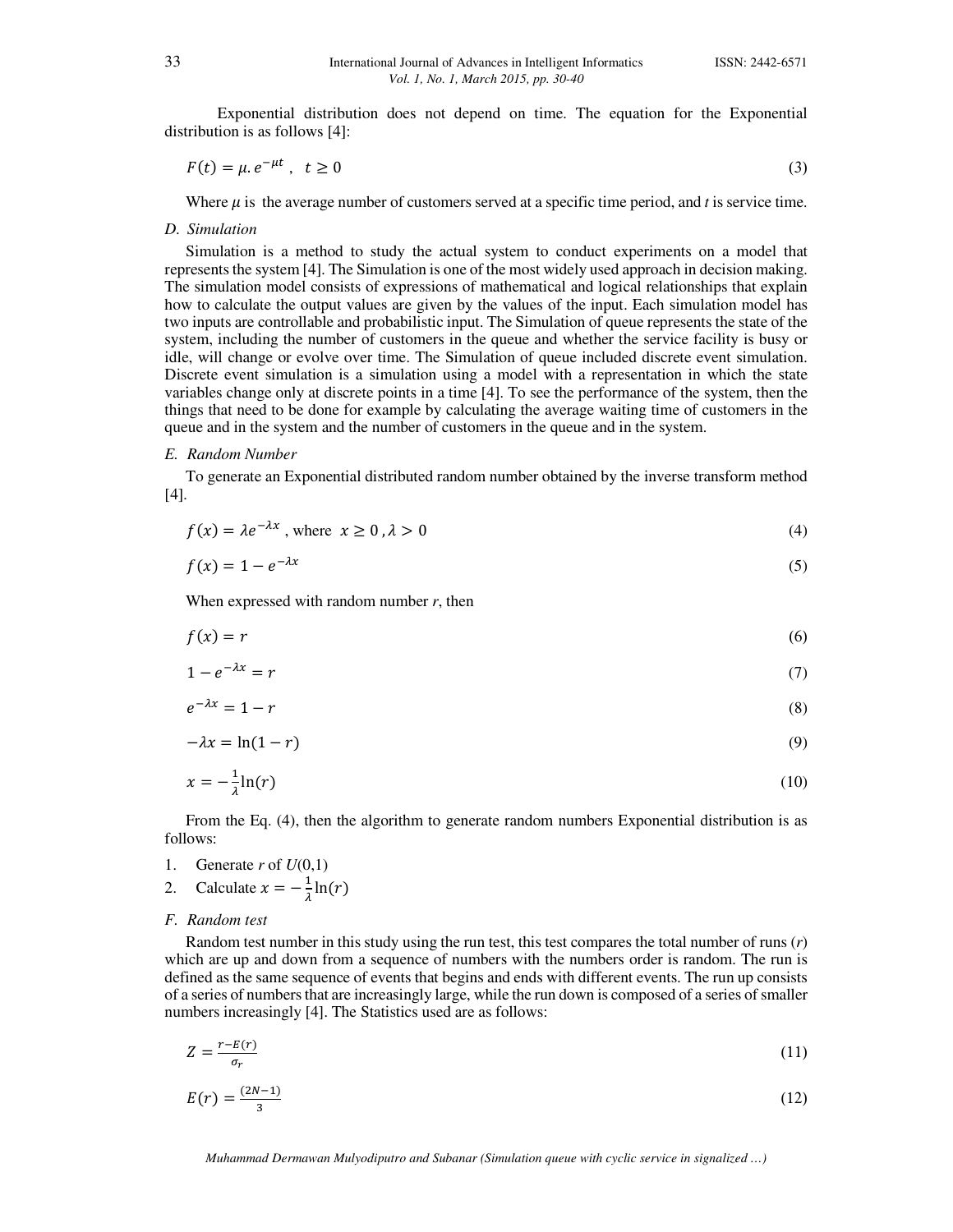#### ISSN: 2442-6571 International Journal of Advances in Intelligent Informatics 34 *Vol. 1, No. 1, March 2015, pp. 30-40*

$$
\sigma_r = \sqrt{\frac{(16N - 29)}{90}}\tag{13}
$$

So that from Eq. (11), (12), and (13) obtained a random test with  $\alpha = 0.05$  (5% level of signifivicance) namely:

$$
Z = \frac{r - E(r)}{\sigma_r}, \ Z_t, \sigma_r = r - E(r), \ E(r) + Z_t, \sigma_r = r \tag{14}
$$

Confidence interval limit of  $\alpha = 0.05$  is number  $Z_t = -196$  to  $Z_t = 196$  so that the conditions which must be met a random number is:

$$
r_{lower} = \frac{2N-1}{3} - 1.96 * \sqrt{\frac{16N-29}{90}}
$$
\n(15)

$$
r_{lower} = \frac{2N-1}{3} + 1.96 * \sqrt{\frac{16N-29}{90}}
$$
\n(16)

## *G. Criteria for Simulation Data Analysis*

Simulation data analysis is to determine the many *n* simulation can be stopped in order to obtain a representative output. The Simulation can be stopped after the output meets certain criteria. The equation used to meet the criteria of the simulation are as follows:

## 1. Standard deviation

The standard deviation used to measure the level of process accuracy with the aim of knowing the distribution of data generated value. The standard deviation is denoted by the following equation:

$$
s = \sqrt{\frac{\sum_{i=1}^{n} (Y_i - \bar{Y})^2}{(n-1)}}\tag{17}
$$

$$
s^2 = \frac{\sum_{i=1}^n (Y_i - \bar{Y})^2}{(n-1)}
$$
\n(18)

$$
\bar{X} = \frac{\sum_{i=1}^{n} X_i}{n} \tag{19}
$$

Where : *s* = standard deviation,  $S^2$  = variance, *Y* = the set of data, *n* = number of data, and  $\overline{Y}$  = average (mean) of a set of data.

## 2. Confidance value

Confidance value is a percentage of confidence level to determine the resulting confidence interval will contain the true parameter values.

3. Confidence interval

Confidence interval calculated with the following equation:

$$
\bar{Y} \pm Z_{\alpha/2} \frac{s}{\sqrt{n}} \tag{20}
$$

where  $Z_{\alpha/2} = t$  value table.

Criteria for determining when to stop the simulation process, that is:

- a. Perform the simulation process.
- b. Determine the confidance value then calculate the value of confidance value each time the simulation stops.
- c. Stop the simulation process when fulfilling confidence interval.

## *H. Analysis of Queueing System with Cyclic Service*

A queuing system with cyclic service can be found at signalized intersection system. In this system there is more than one queue that is served by a single server. In signalized intersection system, for example, four queues (intersection) with a certain capacity served by cyclic order by the server (traffic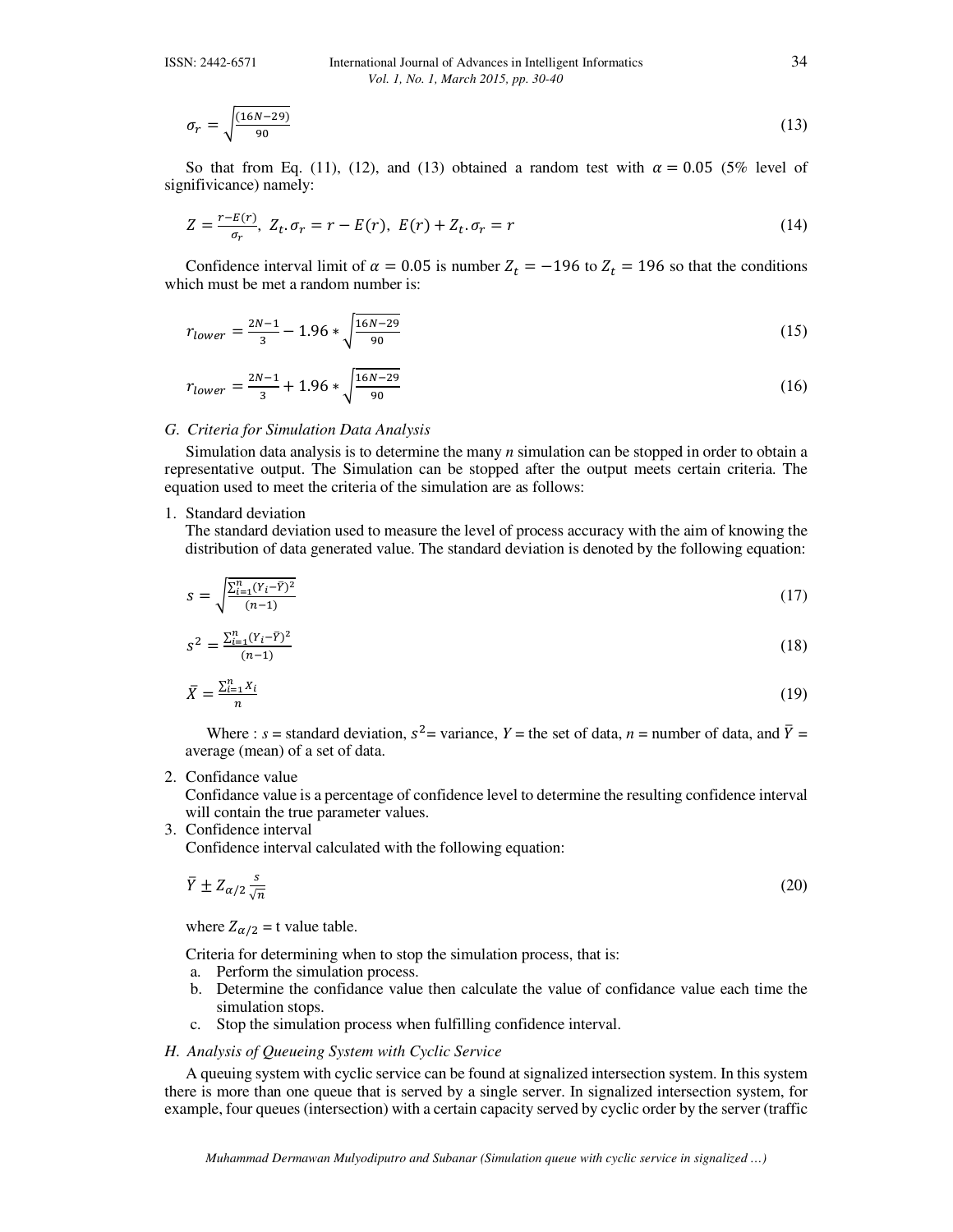lights). During the traffic light shows red signal (intervisit time) then the vehicle must perform queue. The Vehicles will be served when the traffic light shows green signal (visit time). The Queue will be served with FIFO queuing rule. The Exhaustive service rules, in this study were divided into two, that is exhaustive and normal exhaustive. The difference of the this two is, in an exhaustive, the server will continue the service until all the vehicles in the intersection is empty (there is the addition of a green signal duration to serve vehicle after a green signal duration runs out), and in the normal exhaustive, the server will serve the vehicle for the green signal is still active. Then gated service rules is the server that only serve existing vehicle just as the server come at a intersection. The time required by the green signal to move from one intersection to the next intersection is called an all-red time or switch-over time. Then the vehicle has been serviced considered leaving the system. In this research, the calculation of the characteristic value of each queue in the system, there are four intersections signalized intersection, that is the direction 1, direction 2, direction 3 and the direction 4. The calculation of some of the characteristics and system performance in this study can be found by the following formula which are:

|    | The waiting three of venicles in the intersection ( <i>vv</i> $_{t\eta}$ )                                 |      |
|----|------------------------------------------------------------------------------------------------------------|------|
|    | $W_{tv}$ = Start time of service – vehicle arrival time                                                    | (21) |
| b. | The time vehicles in the system $(W_{ts})$                                                                 |      |
|    | $W_{ts}$ = End time of service – vehicle arrival time                                                      | (22) |
| c. | The average waiting time in the intersection $(W_q)$                                                       |      |
|    | $W_q = \frac{\sum \text{The waiting time in the intersection}}{\text{Total vehicles in the intersection}}$ | (23) |
| d. | The average waiting time in the system $(W_s)$                                                             |      |
|    | $W_s = \frac{\text{Waiting time of total vehicles in the system}}{\text{Total vehicles in the system}}$    | (24) |
| e. | The average number of vehicles in the intersection $(L_q)$                                                 |      |
|    | $L_q = \frac{\text{Number of vehicles in the intersection}}{\text{Number of cycles}}$                      | (25) |
| f. | The average number of vehicles in the system $(L_s)$                                                       |      |
|    | $L_s = \frac{\text{Number of vehicles in the system}}{\text{Number of cycles}}$                            | (26) |
|    | $T1. - 11. - 11. - 11.$                                                                                    |      |

g. The utility (*ρ*)

$$
\rho = \frac{\sum \text{Service time}}{\text{Duration of simulation}}
$$
\n(27)

## *I. Random Number Generated Poisson Distribution Process*

The waiting time of vehicles in the intersection  $(M_{\alpha})$ 

Basic Poisson distribution random number generator is uniformly distributed random variat *U*(0,1). Description below describes the steps Poisson distribution random number generated, detailed as follows: Basic Poisson distribution random number generator is uniformly distributed random variate of *U*(0,1). Description below is the Poisson distribution random number generated steps, detailed as follows:

- 1. Determine the arrival rate (*λ*) vehicle at each intersection.
- 2. Based on step 1 can be determined value of  $= e^{-\lambda}$ , with  $F = f$ .
- 3. Generate random number uniform distribution *U*(0,1).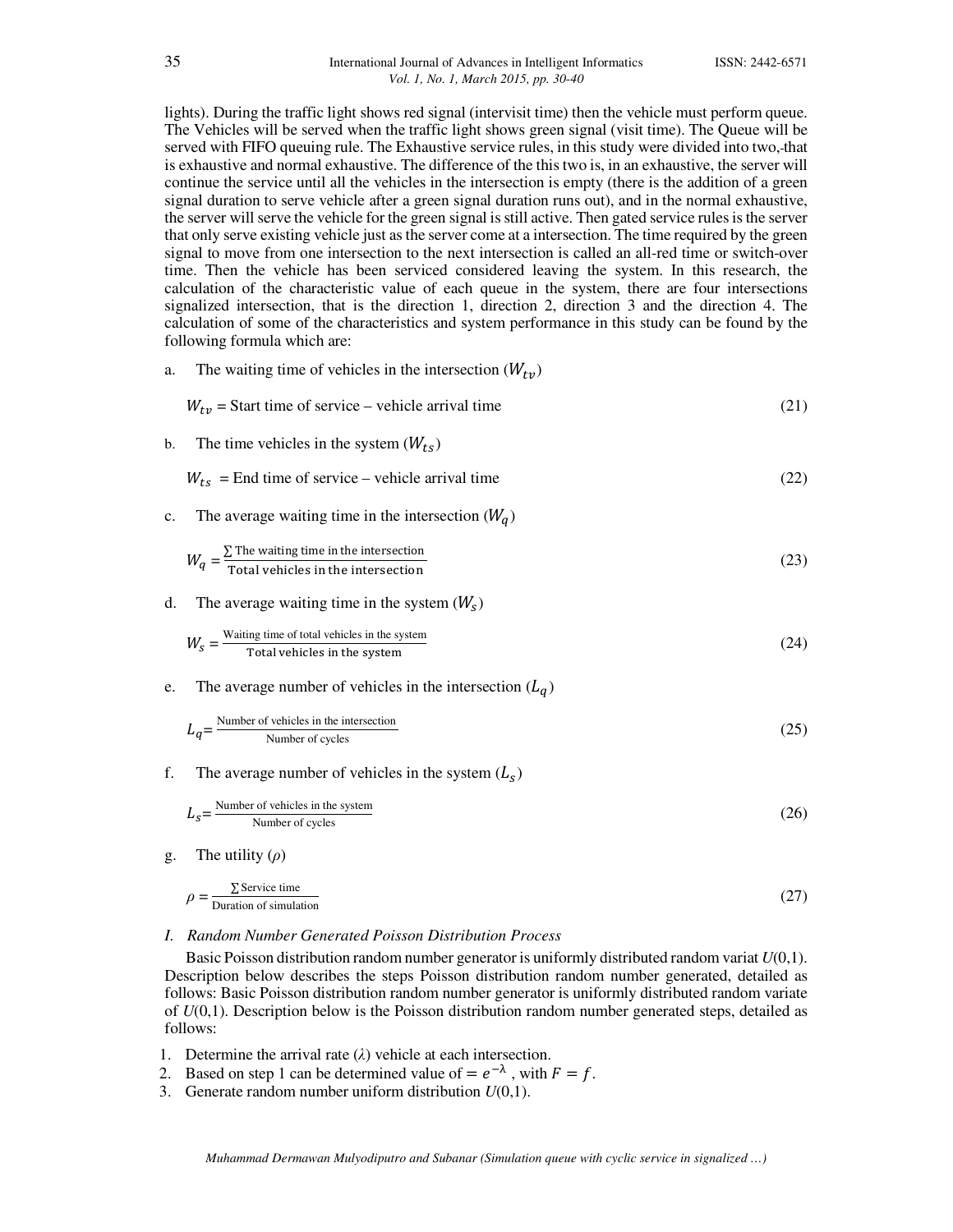- 4. 3 step process results compared to the value of *F* in step 2, if the result in step 3 of greater value then do a recursive process Poisson distribution with the equation  $(x + 1) = F(x) + F \frac{\lambda}{(x+1)}$ , to value is greater than F in step 2, then print the value of x (number of successful events per unit).
- 5. Based on the calculation in step 4, the value of x is used for the calculation of the Poisson equation  $\frac{e^{-\lambda}\lambda^x}{x!}$ .
- $x!$ 6. The process of calculation in step 5 is used to calculate the total Poisson by summing the values calculated by each process generated.
- 7. The arrival of the vehicle is calculated by adding up the value of *x* when each time processed at step 4.
- 8. Calculation process in steps 1 to 8 performed at each intersection in determining the Poisson distribution random number and the number of vehicle arrival.

## *J. Random Number Generated Exponential Distribution Process*

Below description of Exponential distribution random number generated steps, detailed as follows:

- 1. Determine the level of service  $(\mu)$  vehicle at each intersection.
- 2. The process of random number generated is:
	- a. Generate random numbers uniform distribution *U*(0,1).
	- b. Based on random numbers in the process (a) can be determined value of the random variable length time interval between occurrences of vehicles with equation  $x =$  $-\frac{1}{\cdot}$  $\frac{1}{\mu}$ ln(1 – *U*).
	- c. The results of random variable and values used to calculate the level of service Exponential distribution random number with the equation  $f(x) = 1 - e^{-\mu x}$ .
	- d. Every vehicle in the intersection calculation process (a) to (c) to determine the Exponential distribution random numbers.
- 3. The process of calculation in step 2 is done at each intersection in determining the Exponential distribution random number for each vehicle in the intersection.

## *K. The General Draft of Queue with Cyclic Service*

This draft describes how the procedure of simulating queuing system with cyclic service in the signalized intersection, detailed as below:

- 1. Defined some input values for each intersection among others *Vehicles Arr* is the number of vehicles coming in a matter of hours, *Vehicles Serv* is the number of vehicles that are served in a matter of hours, *Green* is green signal duration in seconds, and *Time Total* is duration of the simulation in seconds. Then set the *Line* is the number of channels/lane (1, 2 or 3) for each intersection.
- 2. Created options for some type of simulation that is the type of simulation (*Simulation Type*), namely *Gated*, *Normal* or *Exhaustive Exhaustive*.
- 3. Lambda value for each intersection is obtained by dividing the input value of *Vehicles Arr* with *Time Total*.
- 4. Miu value for each intersection is obtained by dividing the input value of *Vehicles Arr* with *Time Total*.
- 5. If at the selected simulation type is *Exhaustive*, then there are two variables whose values need to be inserted, namely *Vehicles Limit* (vehicle limit that will be served later) and *Additional Green* (additional green signal duration), which is performed for each intersection.
- 6. To run the simulation, after inserting the input values and choose the type of simulation, the simulation process to obtain the values shown in the simulation table. The simulation table will always be repeated as many as the number of cycles.
- 7. The values shown in the simulation table consists of *Vehicle* (vehicle order), *Arrival Time* (arrival time of vehicle), *Random Inter* (random value for the arrival of the Poisson distribution vehicles), *Inter Arrival Time* (time between the arrival of the vehicle), *Start Serve* (start service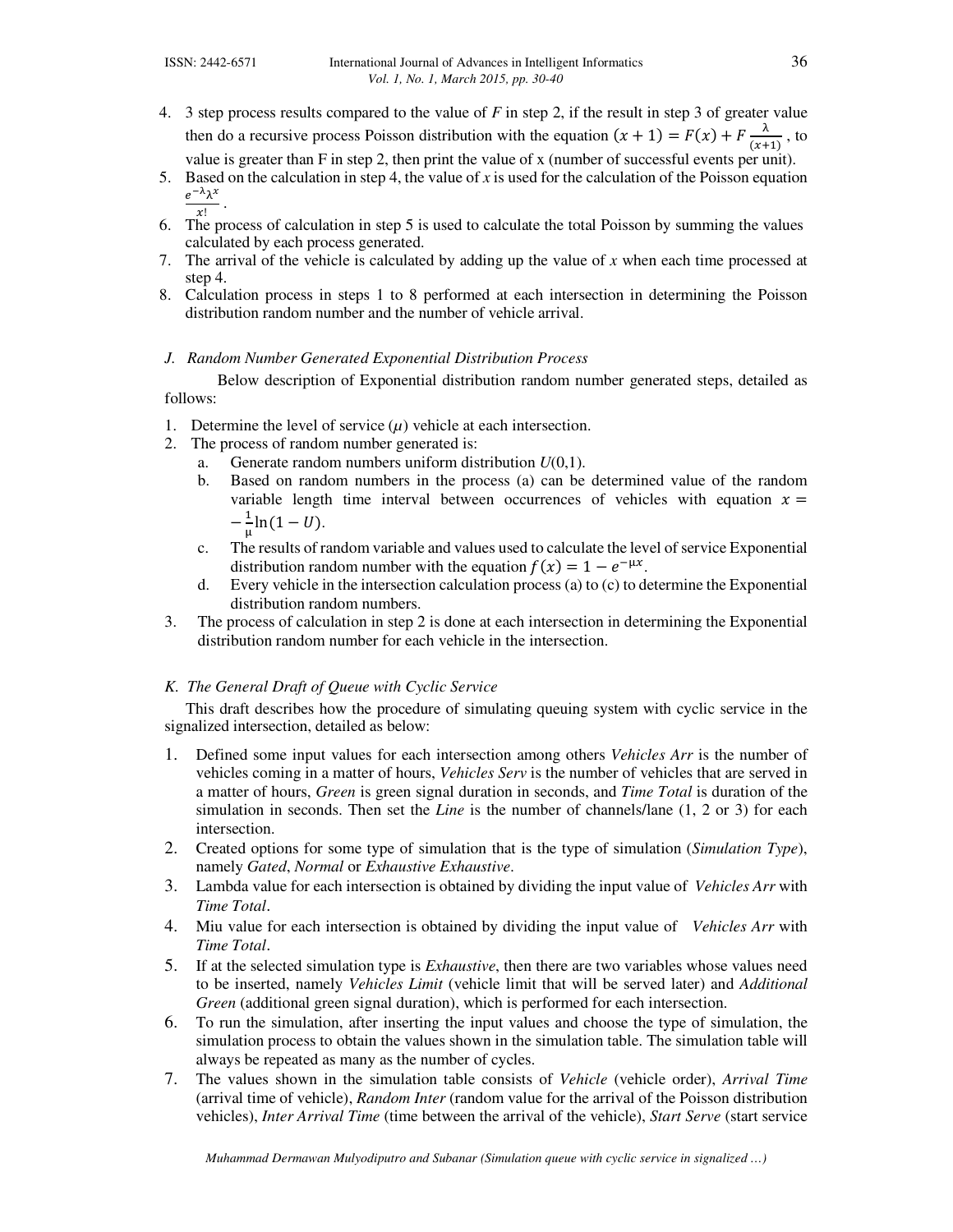time of each vehicle), *End Serve* (the expiration of service for each vehicle), *Service Time* (length of service for each vehicle), *Wait Time* (waiting time of vehicle in the intersection), *Time on the System* (the length of the vehicle in the system), *Direction* (1 , 2, 3 and 4).

- 8. For *Random Inter* obtained by random testing and random number generated Poisson distribution.
- 9. For *Inter Arrival Time* is obtained from the equation interArr  $=$  (-1 / lamda[i])  $*$  log(randInter).
- 10. For vehicle arrival time (*Arrival Time*), granted events, if at all intersections vehicles waiting served the arrival time of the first vehicle (first arrival time) on the next cyclic will be taken from the last *Start Serve* on previous cyclic. Then if not all vehicles are waiting served, then the first arrival time at the next cyclic will be taken from the vehicle arrival time that are not served on previous cyclic.
- 11. For *Serve Time* is obtained by the formula serveTime = (-1 / mu[i]) \* log(1 serveInter). Where serveInter obtained with the random number generated Exponential distribution.
- 12. The service time begins when the duration of the green signal at the intersection previously has been completed. There is a pause of 1 second for every green signals move from one intersection to the next intersection. At each intersection that has a number of *Line* more than 1, then the vehicle is considered to be served concurrently in accordance with the number of the *Line* at the intersection. For example, there are 2 *Line*, then the two vehicles will be served at the same time. In the same way made to the intersection with 3 *Line*. *End Service Time* is obtained by summing the *Start Service Time* to *Service Time*. Vehicle waiting time is obtained by subtracting *End Service Time* by time of arrival of the vehicle. If there is a vehicle that comes on when the green signal is active and there are no vehicles waiting for then the waiting time of the vehicle is zero. Time in the system is obtained by summing the waiting time of vehicles with *Service Time*.
- 13. The process simulation default is *Normal Exhaustive* simulation type. But for the type *Exhaustive* and *Gated*, there are events or definition of the relevant type of simulation. For *Exhaustive* simulation types, there are adding green signal duration by a certain time limit and also increase the number of vehicles allowed to be served next. Then for *Gated* simulation type, only when the vehicles were queueing before the green signal is active to be served, consequently if the duration of the green signal is still there, the duration of the green signal will be ignored (discontinued) and the green signal will move to the next intersection, even if there is a vehicle which came when the green signal is active..
- 14. The simulation process will stop if it meets the 95% probability interval convidence for the average waiting time of vehicles in the system.

## **III. Results and discussion**

#### *A. Results*

The experiments were performed several times by giving input value simulation duration is 1 hour or 3,600 seconds, with some simulation types (*Exhaustive Normal*, *Exhaustive* and *Gated*). Input value entered is based on research data on the Kentungan, MM UGM and Mirota Campus intersections, with several different time intervals (at 7:00 pm to 8:00 pm, 00:00 pm to 01:00 pm and 04:00 pm to 05:00 pm). Fig. 2 shown the input menu of experimental results for Kentungan intersection, *Exhaustive* simulation types, at 04:00 pm to 05:00 pm.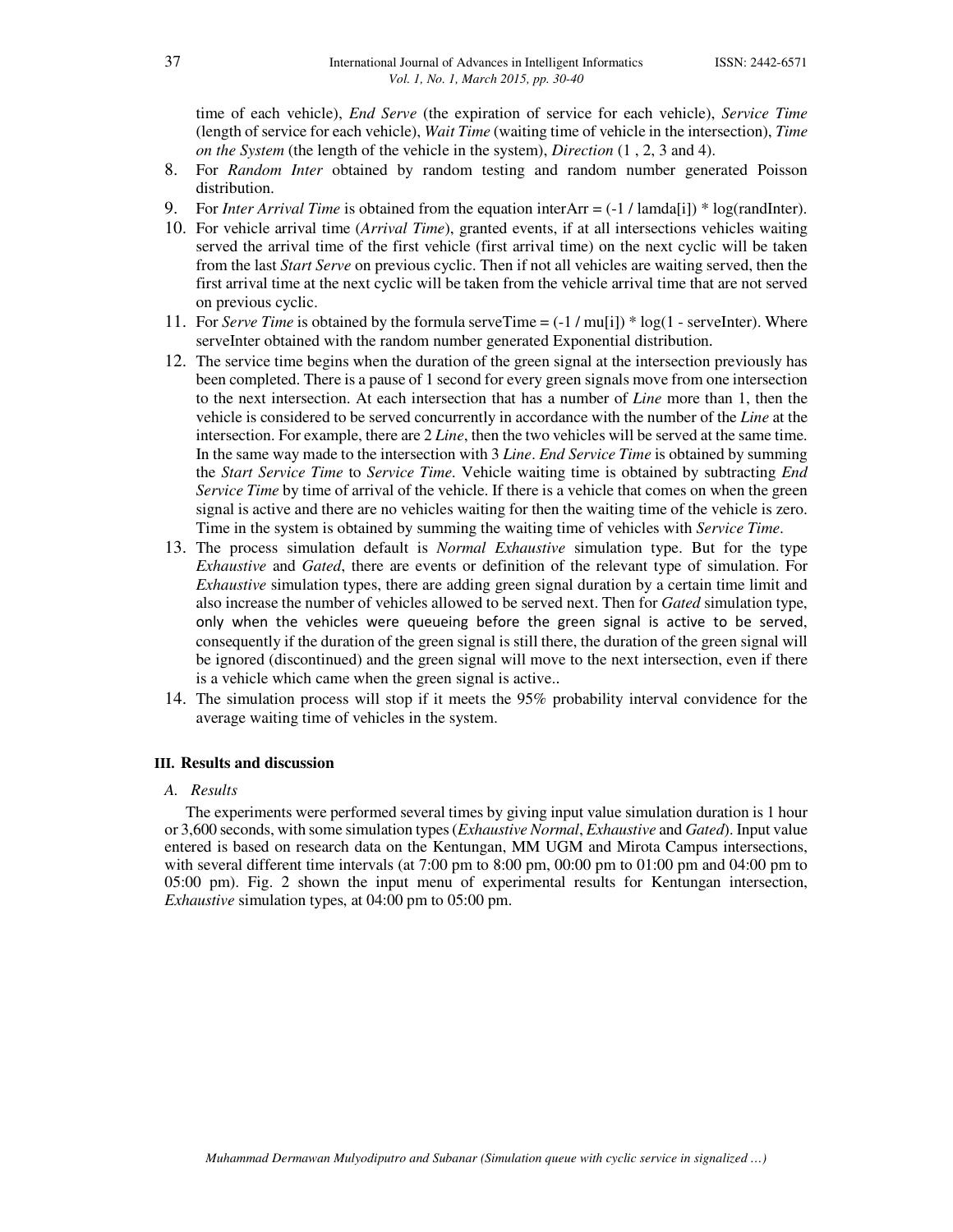| Direction<br>DIR <sub>1</sub>                                         |                   | DIR <sub>2</sub>     |                                        | DIR <sub>3</sub>         |                                                      | DIR <sub>4</sub>     |                           |                  |                | Setting           |
|-----------------------------------------------------------------------|-------------------|----------------------|----------------------------------------|--------------------------|------------------------------------------------------|----------------------|---------------------------|------------------|----------------|-------------------|
|                                                                       |                   |                      |                                        |                          |                                                      |                      |                           |                  |                | <b>Time Total</b> |
| <b>Vehicles Arr</b>                                                   | 340               | <b>Vehicles Arr</b>  | 1.366                                  | <b>Vehicles Arr</b>      | 859                                                  | <b>Vehicles Arr</b>  | 1.313                     |                  |                | 3.600             |
| <b>Vehicles Serv</b>                                                  | 375               | <b>Vehicles Serv</b> | 1.175                                  | <b>Vehicles Serv</b>     | 728                                                  | <b>Vehicles Serv</b> | 1.105                     |                  |                | Get Lamda         |
| <b>Green</b>                                                          | 27                | <b>Green</b>         | 45                                     | <b>Green</b>             | 25                                                   | <b>Green</b>         | 47                        |                  |                |                   |
| Lamda                                                                 | 0,094             | Lamda                | 0,379                                  | Lamda                    | 0,239                                                | Lamda                | 0,365                     |                  |                | Get Mu            |
| Mu                                                                    | 0,104             | Mu                   | 0,326                                  | Mu                       | 0,202                                                | Mu                   | 0,307                     |                  |                | Setting           |
| Line                                                                  | $\mathbf{1}$<br>۰ | Line                 | $\vert$ <sub>3</sub><br>$\blacksquare$ | Line                     | $\vert$ 2<br>$\blacktriangledown$                    | Line                 | 3<br>$\blacktriangledown$ |                  |                |                   |
|                                                                       |                   | $\blacktriangledown$ |                                        | $\overline{\mathcal{L}}$ | $\langle$ Cyclic 1 of 19 $\rightarrow$ $\rightarrow$ |                      |                           |                  |                |                   |
| <b>Arrival Time</b>                                                   |                   | Random Inter         | <b>Inter Arrival Time</b>              | <b>Start Serve</b>       | <b>End Serve</b>                                     | <b>Service Time</b>  |                           | <b>Wait Time</b> | Time on System | <b>Direction</b>  |
| 00:00:00                                                              | 0.03              |                      | 37.128                                 | 00:00:38                 | 00:00:41                                             | 3 second             |                           | 38 second        | 41 second      | DIR <sub>1</sub>  |
| 00:00:37                                                              | 0.57              |                      | 5.952                                  | 00:00:41                 | 00:00:46                                             | 5 second             |                           | 4 second         | 9 second       | DIR <sub>1</sub>  |
| <b>Simulation Type: Exhaustive</b><br>Simulasi<br>Vehicle<br>00:00:42 | 0.94              |                      | 0.655                                  | 00:00:46                 | 00:00:49                                             | 3 second             |                           | 4 second         | 7 second       | DIR <sub>1</sub>  |
| 00:00:42                                                              | 0.87              |                      | 1.475                                  | 00:00:49                 | 00:00:53                                             | 4 second             |                           | 7 second         | 11 second      | DIR <sub>1</sub>  |
| 00:00:43                                                              | 0.45              |                      | 8.455                                  | 00:00:53                 | 00:00:57                                             | 4 second             |                           | 10 second        | 14 second      | DIR <sub>1</sub>  |
| 00:00:51                                                              | 0.99              |                      | 0.106                                  | 00:00:57                 | 00:00:59                                             | 2 second             |                           | 6 second         | 8 second       | DIR <sub>1</sub>  |
| 00:00:51                                                              | 0.07              |                      | 28.157                                 | 00:00:59                 | 00:01:04                                             | 5 second             |                           | 8 second         | 13 second      | DIR <sub>1</sub>  |
| 00:00:00                                                              | 0.26              |                      | 3,55                                   | 00:01:15                 | 00:01:17                                             | 2 second             |                           | 75 second        | 77 second      | DIR <sub>2</sub>  |

Fig. 2.The *Main menu*, Kentungan intersection, the *Exhaustive* simulation type, at 04:00 p.m. to 05:00 p.m..

The simulation process will stop if the value of the average waiting time of vehicles in the system has met the 95% probability interval convidence. By pressing the *Log* button, it will display the *log menu* where there is a standard deviation value and convidence interval as shown in Fig. 3.

| Number of Attemp Description |                            |  |       | Value   |
|------------------------------|----------------------------|--|-------|---------|
|                              | <b>Wait time total</b>     |  |       | 282.177 |
|                              | <b>Vehicle total</b>       |  |       | 2.838   |
|                              | <b>Wait Mean</b>           |  |       | 99,428  |
|                              | <b>Deviasi</b>             |  |       | 28,83   |
|                              | Lowwer                     |  |       | 98,367  |
|                              | <b>Upper</b>               |  |       | 100,489 |
|                              | <b>Confidence Interval</b> |  | 0,95  |         |
|                              |                            |  | Tutup |         |

Fig. 3.The *Log menu*, Kentungan intersection, the *Exhaustive* simulation type, at 04:00 p.m. to 05:00 p.m..

In the *Comparation menu* shown in Fig. 4, there is a comparison between the simulation results of three types of simulations. The simulation results were compared among others, the characteristics of the system: the average number of vehicles (*L*) and the average waiting time of vehicles (*W*) in each intersection and the system, system performance (utility), and the number of cycles.

| Parameter        | System | DIR <sub>1</sub> | DIR <sub>2</sub> | DIR <sub>3</sub> | DIR <sub>4</sub> | <b>Utility</b> | <b>Simulation Type</b>   |
|------------------|--------|------------------|------------------|------------------|------------------|----------------|--------------------------|
| <b>Wait time</b> | 75     | 88               | 70               | 99               | 70               | 99,917 %       | <b>Exhaustive Normal</b> |
| L                | 122    | 9                | 48               | 18               | 46               |                |                          |
| <b>Wait time</b> | 99     | 103              | 96               | 122              | 91               | 99,722 %       | <b>Exhaustive</b>        |
| L                | 149    | 13               | 54               | 24               | 57               |                |                          |
| <b>Wait time</b> | 91     | 88               | 90               | 99               | 89               | 95,25 %        | Gated                    |
| ι                | 112    | 9                | 41               | 17               | 44               |                |                          |

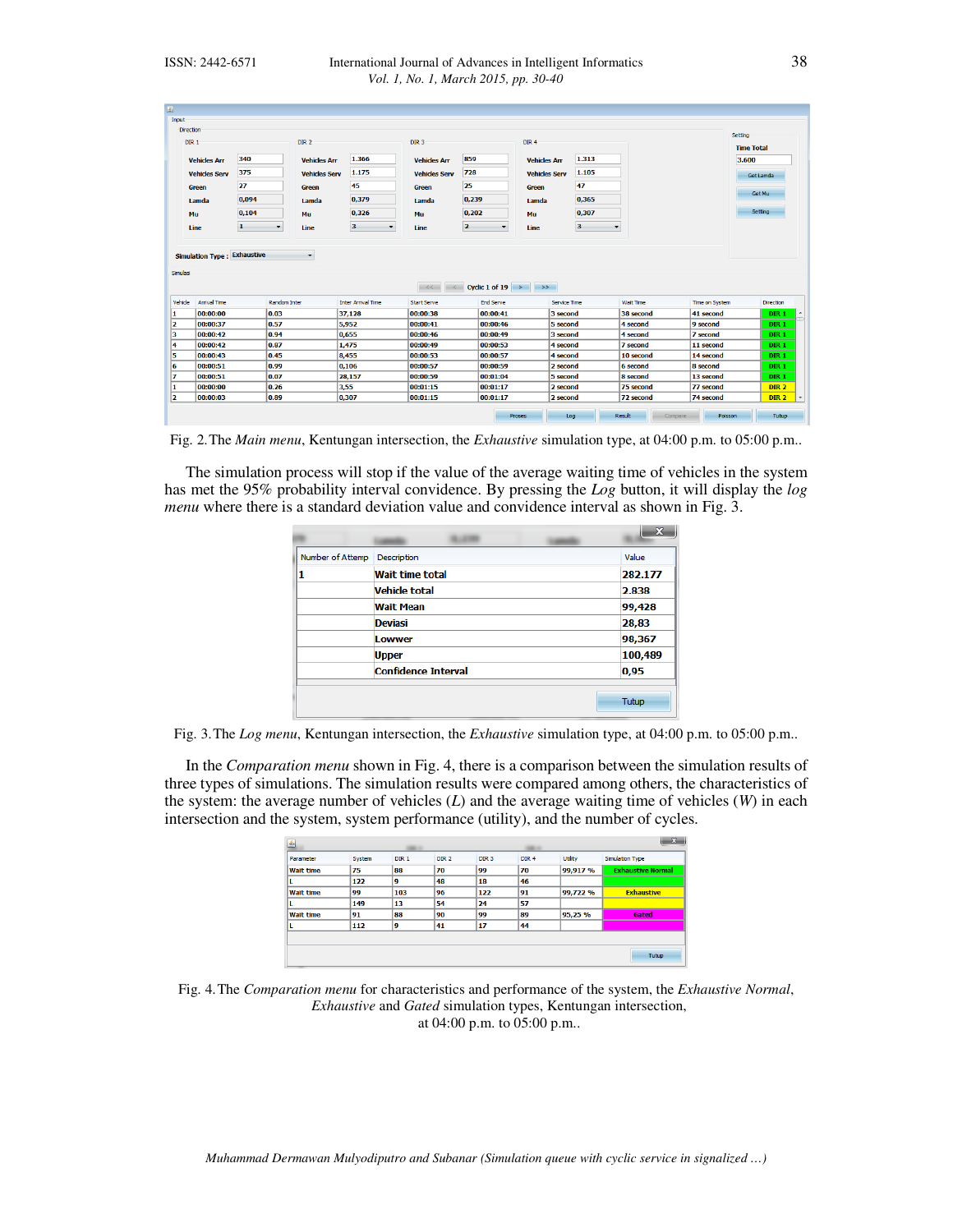#### **IV. Discussion**

The results obtained from simulation of queue system with cyclic service for the Kentungan, MM UGM and Mirota Campus intersections, are in each intersection has different characteristics and system performance. From the simulation results are obtained, when viewed from the number of cycles the *Exhaustive Normal* simulation type tend to have the same amount of cycles with the *Gated* simulation type, which both type are bigger than the *Exhaustive* simulation type. This is because the bigger amount of cyclic time. Because of there is green signal duration addition for each intersection in this *Exhaustive* simulation type. The amount of time for one cycle is the sum of total green signal duration of four intersections with the number of all-red time (switch-over time).

Then when viewed from the average number of vehicles in the system, then the *Exhaustive* simulation type is the best, followed by the *Exhaustive Normal* and the *Gated* simulation types. It also may be because there is the addition of a green signal duration, so that the vehicles coming in shortly after the green signal is completed will be served during the duration of the addition of the green signal is still there. Furthermore, for the greatest average waiting time in the system is the *Gated* simulation type, followed by the *Exhaustive* and the *Exhaustive Normal* simulation types. This is due to because only vehicles that come before the green signal is active at the intersection will be served. So there is a termination of a green signal duration, so that the vehicles coming after the green signal is active will not be served and have to wait.

For the system performance there is a tendency that the server utility value is greatest for the *Exhaustive Normal* simulation type, followed by the *Exhaustive* simulation type, and the last is the *Gated* simulation type. This is because the optimal workload of a signalized intersection system is strongly influenced by the size of the green signal duration. Because the greater duration of the green signal is given to an intersection, the more vehicles that will be served at the intersection, even if there is a vehicle that does not have to queue which is coming when the green signal is still active. The Server utility value for the *Exhaustive Normal* and the *Exhaustive* simulation types are almost same or have a slight difference. This is because both of the simulations types are exhaustive cyclic service rules, and the difference is only in the presence or absence of the addition of a green signal duration.

#### **V. Conclusion**

From research on queuing simulation with cyclic service in the signalized intersection that has been done, it can be concluded as follows:

- 1. In the application of the service rules of the Exhaustive and the Exhaustive Normal at the Kentungan, MM UGM and Mirota Campus intersections, the intersections has the same result in terms of the amount of characteristics values and system performance are obtained between the three service rules. For that this service rules the *Exhaustive* and the *Exhaustive Normal* service rules are the most suitable when applied to the intersection of three samples in this study, compared with the *Gated* service rule. Where the duration of the green signal increasing, the served vehicle to be covered will be more, in contrast to the Gated service rules, which can only serve more less vehicles.
- 2. For the Kentungan intersection, at 7:00 a.m. to 8:00 a.m. and 00:00 p.m. to 01:00 p.m., the number of vehicles that come still being fair because proportional to the size of the road, so just use the *Exhaustive Normal* service rule. But at 04:00 p.m. to 05:00 p.m. increasing number of vehicles drastically coming from the direction of the south, west, and east intersections, so to avoid the queues are getting longer it is necessary to use the *Exhaustive* service rule.
- 3. For the MM UGM intersection, at 07:00 a.m. to 08:00 a.m. the number of vehicles coming in still in its early stages so it is quite reasonable to use the *Exhaustive Normal* service rule. At about 00:00 p.m. to 01:00 p.m., the number of vehicles which come mainly from the north and south of the intersection direction increasing, so that the *Exhaustive* service rule is needed. At 04:00 p.m. to 05:00 p.m. the number of vehicles coming from north and south intersections are too high so to avoid the queues are getting longer while the road size is narrow, it is necessary to use the *Exhaustive* service rule.
- 4. For the Mirota Campus intersection, at 07:00 a.m. to 08:00 a.m. the number of vehicles that come is still early stages so it is quite reasonable to use the *Exhaustive Normal* service rule. But unlike the arrival rate of the vehicle at  $00:00$  p.m. to  $01:00$  p.m. and  $04:00$  p.m. to  $05:00$  p.m.,